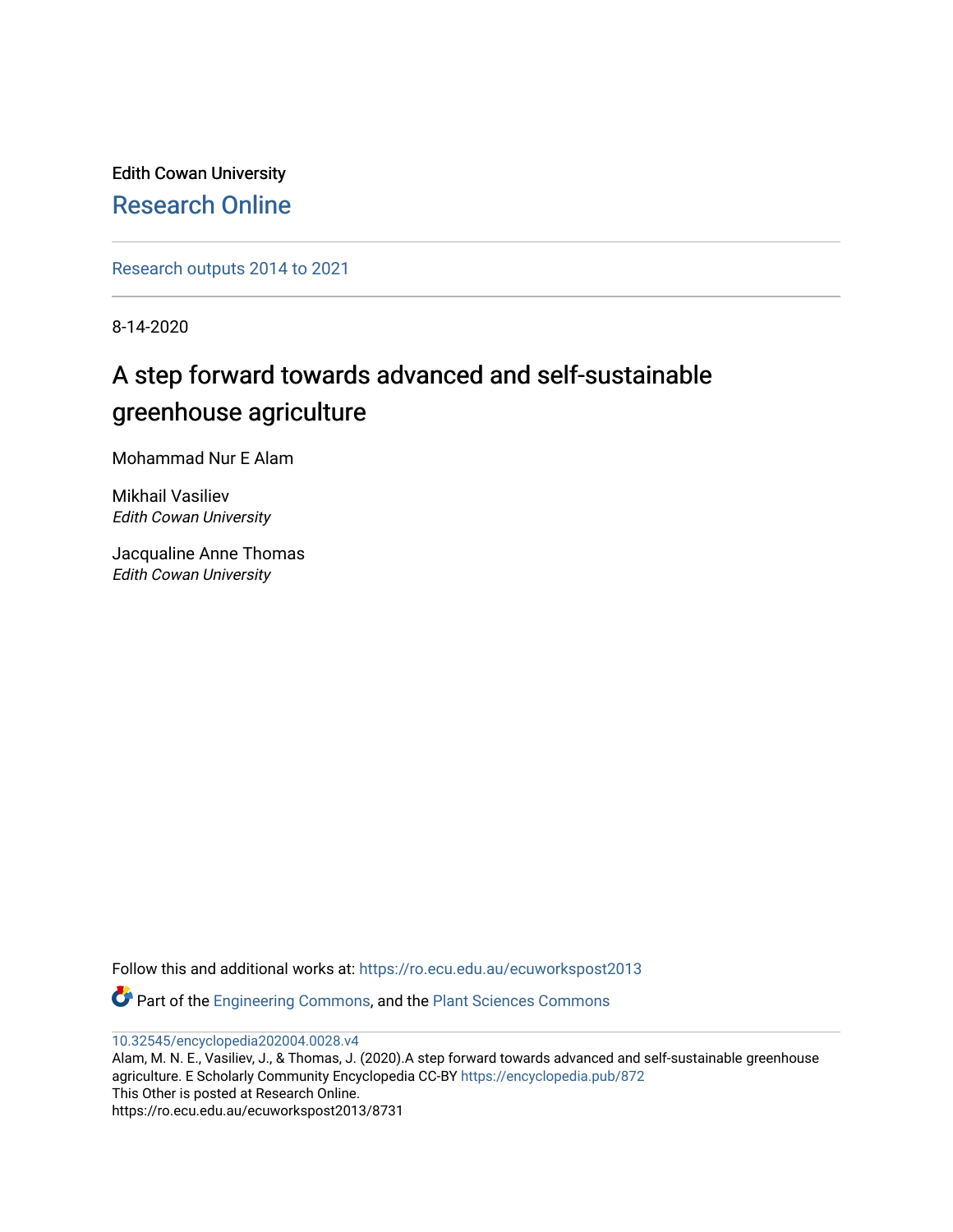

check for updates

## **A step forward towards advanced and self-sustainable greenhouse agriculture**

Contributors: ,  $\bigcirc$  [Mohammad](https://sciprofiles.com/profile/58025) Nur E Alam <sup>1</sup>,  $\bigcirc$  Mikhail [Vasiliev](https://sciprofiles.com/profile/112541) <sup>2</sup>,  $\bigcirc$  [Jacqualine](https://sciprofiles.com/profile/1171837) Thomas <sup>3</sup>

1, Electron Science Research Institute, School of Science, Edith Cowan University; m.nur-ealam@ecu.edu.au

- 2, vasiliev.mikhail@gmail.com
- 3, jacqualine.thomas@gmail.com

Version received: 13 April 2020

### **Abstract**

It is now time for the future-generation and advanced greenhouse design practices to address a range of issues, from the energy and land use efficiency to providing plant-optimised growth techniques. In this Encyclopaedia record, we report on the practical development of spectrally selective and specialist-type advanced metaldielectric thin-film filters that produce the optimized illumination spectrum when exposed to natural sunlight that can help maximize the biomass productivity of coated-glass greenhouse crops. Our experimental case study has been performed for the lettuce species, *Lactuca sativa*, L., yielding promising results.

#### **Table of Contents [\[Hide\]](javascript:void(0))**

According to the United Nations Food and Agriculture Organisation (UN FAO), by the 2050, the world population can be 39% bigger than that of 2006, which can potentially lead towards a food crisis, due to large population along with other basic needs and requirements, such as energy and electric power. The world population, as well as the agriculture industry, will benefit, if the greenhouse crops could be mass-produced with minimal energy use, in an efficient manner, while maintaining the nutritional quality, simultaneously with achieving increases in the biomass growth productivity. Advanced growth technologies, such as innovative greenhouse production methods, e.g. spectrally-shaped illumination for plants, are widely expected to provide the practical solutions in the near future<sup>[\[1](#page-2-0)][\[2](#page-2-1)][[3](#page-2-2)][\[4](#page-2-3)][\[5](#page-2-4)]</sup>.

We experimentally determined the wavelength range(s) of visible electromagnetic radiation using an artificial combination-wavelength light source that are required to obtain improved biomass productivity in the plants like lettuce. After that, based on the obtained spectral illumination filtering results, we designed and developed thin-film optical filters for application to glass for use on the roof or walls of greenhouses. The thin-film optical filter will pass through only the solar spectral components required for optimized biomass growth of the sample plant (lettuce). Alternatively, the same thin-film components can be used to filter a range of broad-bandwidth artificial light sources used at night time, to further boost the overall greenhouse productivity, simultaneously with reducing the heat load inside greenhouses, due to reflecting the far-infrared wavelengths back into the atmosphere. Figure 1 (reproduced from Ref.<sup>[\[6](#page-2-5)]</sup>) shows a metal-dielectric thin-film filter developed at the Electron Science Research Institute's (ESRI) nano/micro fabrication cleanroom labs. This special type of spectral filter can usefully modify the incoming natural sunlight for plant growth applications.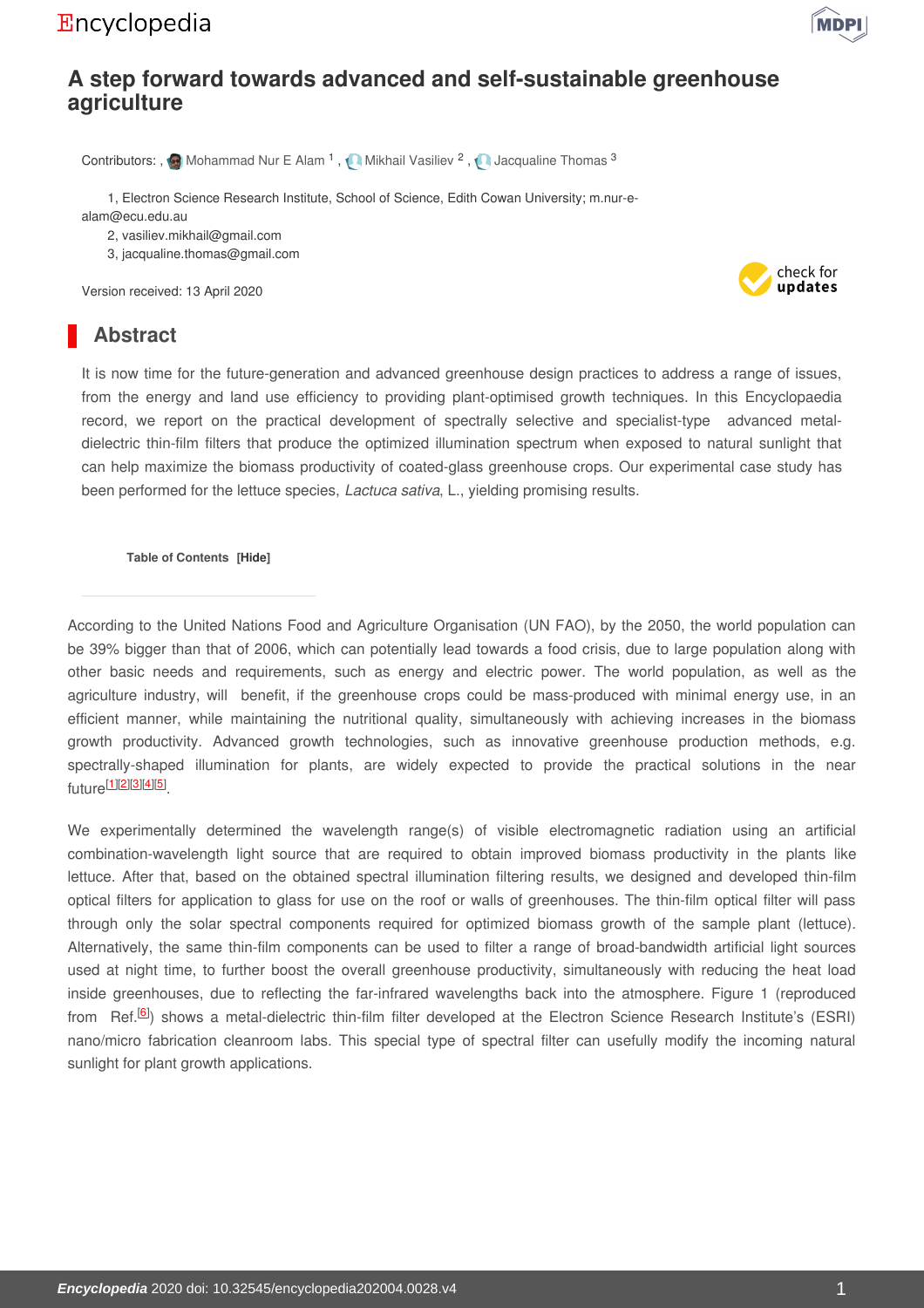



<span id="page-2-3"></span><span id="page-2-2"></span><span id="page-2-1"></span><span id="page-2-0"></span>Figure 1: (a) filter image taken with the sample placed next to the glass of a conventional window;  $\phi$ ) filter chromaticity diagram, modeled in both the transmission and reflection; the measured reflected-colour Hunter Lab parameters (L, **a**, **b**) are also shown; (**c**) spectral modification of the natural sunlight (standard AM1.5G spectrum) on transmission through either the low-iron ultraclear 6mm glass, or through the thin-film filter developed.

<span id="page-2-6"></span><span id="page-2-5"></span><span id="page-2-4"></span>*Lactuca sativa* L. was considered as a reference plant for use in the experimental investigation, since it is a quantitative long-day plant at high temperatures and a day-neutral plant at low temperatures<sup>[Z]</sup>. Lettuce can be cultivated in long day growth mode, although it is a long-day plant, because premature flowering effects can be controlled by using an appropriate air temperature. Production yields can be maximized, provided that both the irradiation timing and the ambient temperature are optimally controlled, when the length of day exceeds the length of night that the plant is detecting. A detailed background literature study together with all relevant experimental procedures and test results are explained in detail, and are available in the recently published preprint<sup>[\[6](#page-2-5)]</sup>. Figure 2 shows a presentation of raw data on the dry biomass obtained from each of the samples in each of the grow tents, together with the graphical analysis of the relevant data distributions and statistical analysis parameters.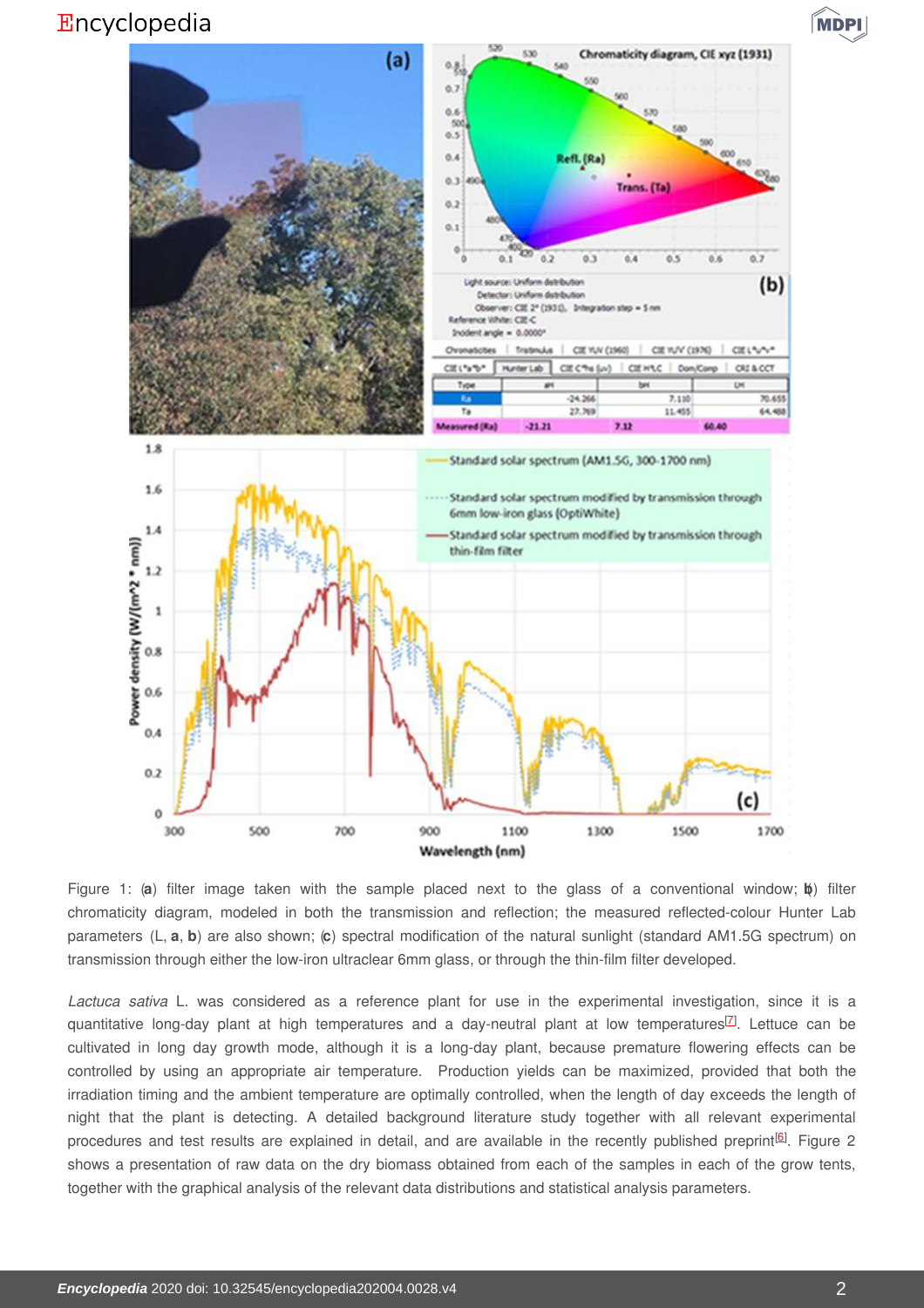**MDPI** 



**Figure 2.** A graphical presentation of relevant statistical data analysis results for each of the grow tents, and the biomass distributions obtained from each plant within each tent (a total of 90 plants used in the study).

A comprehensive study has been conducted to optimize the wavelength range of the visible light that can improve the biomass growth of the sample plant *Lactuca sativa,* L.

A passive solar thin-film filter design suitable for use in existing low-emissivity energy-harvesting solar window products has been prototyped for use in agricultural greenhouses. It can be expected that future lettuce growth experiments in advanced photovoltaic pilot greenhouses using spectrally-optimized solar windows will reconfirm the biomass improvement results reported.

#### **References**

- 1. Giacomo Tosti; Paolo Benincasa; Rossano Cortona; Beatrice Falcinelli; Michela Farneselli; Marcello Guiducci; Andrea Onofri; Euro Pannacci; Francesco Tei; Mario Giulietti; et al. Growing lettuce under multispectral light-emitting diodes lamps with adjustable light intensity. *Italian Journal of Agronomy* **2017**, *11*, 6, [10.4081/ija.2017.883](http://doi.org/10.4081/ija.2017.883).
- 2. Kuan-Hung Lin; Meng-Yuan Huang; Wen-Dar Huang; Ming-Huang Hsu; Zhi-Wei Yang; Chi-Ming Yang; The effects of red, blue, and white light-emitting diodes on the growth, development, and edible quality of hydroponically grown lettuce (Lactuca sativa L. var. capitata). *Scientia Horticulturae* **2013**, *150*, 86-91, [10.1016/j.scienta.2012.10.002](http://doi.org/10.1016/j.scienta.2012.10.002).
- 3. Chung-Liang Chang; Kuang-Pi Chang; The growth response of leaf lettuce at different stages to multiple wavelength-band lightemitting diode lighting. *Scientia Horticulturae* **2014**, *179*, 78-84, [10.1016/j.scienta.2014.09.013](http://doi.org/10.1016/j.scienta.2014.09.013).
- 4. Jeong Hwa Kang; Sugumaran Krishnakumar; Sarah Louise Sua Atulba; Byoung Ryong Jeong; Seung Jae Hwang; Light intensity and photoperiod influence the growth and development of hydroponically grown leaf lettuce in a closed-type plant factory system. *Horticulture, Environment, and Biotechnology* **2013**, *54*, 501-509, [10.1007/s13580-013-0109-8](http://doi.org/10.1007/s13580-013-0109-8).
- 5. Hyeon-Hye Kim; Gregory D. Goins; Raymond M. Wheeler; John C. Sager; Green-light Supplementation for Enhanced Lettuce Growth under Red- and Blue-light-emitting Diodes. *HortScience* **2004**, *39*, 1617-1622, [10.21273/hortsci.39.7.1617](http://doi.org/10.21273/hortsci.39.7.1617).
- 6. Thomas, J. A.; Vasiliev, M.; Nur-E-Alam, M.; Alameh, K. Increasing the energy savings and yield of Lactuca sativa, L. in glass greenhouses through illumination spectral filtering; Preprints: Preprints.org, 2020; pp. 2020030417 (doi: 10.20944/preprints202003.0417.v1)..
- 7. Salisbury, F. B.; Ross, C. W. Plant Physiology, Hormones and Plant Regulators: Auxins and Gibberellins. 4th Edition, Wadsworth Publishing, Belmont, 1992, 357-381.

#### **Keywords**

Greenhouse agriculture; Lactuca sativa; spectral optimization; energy efficiency